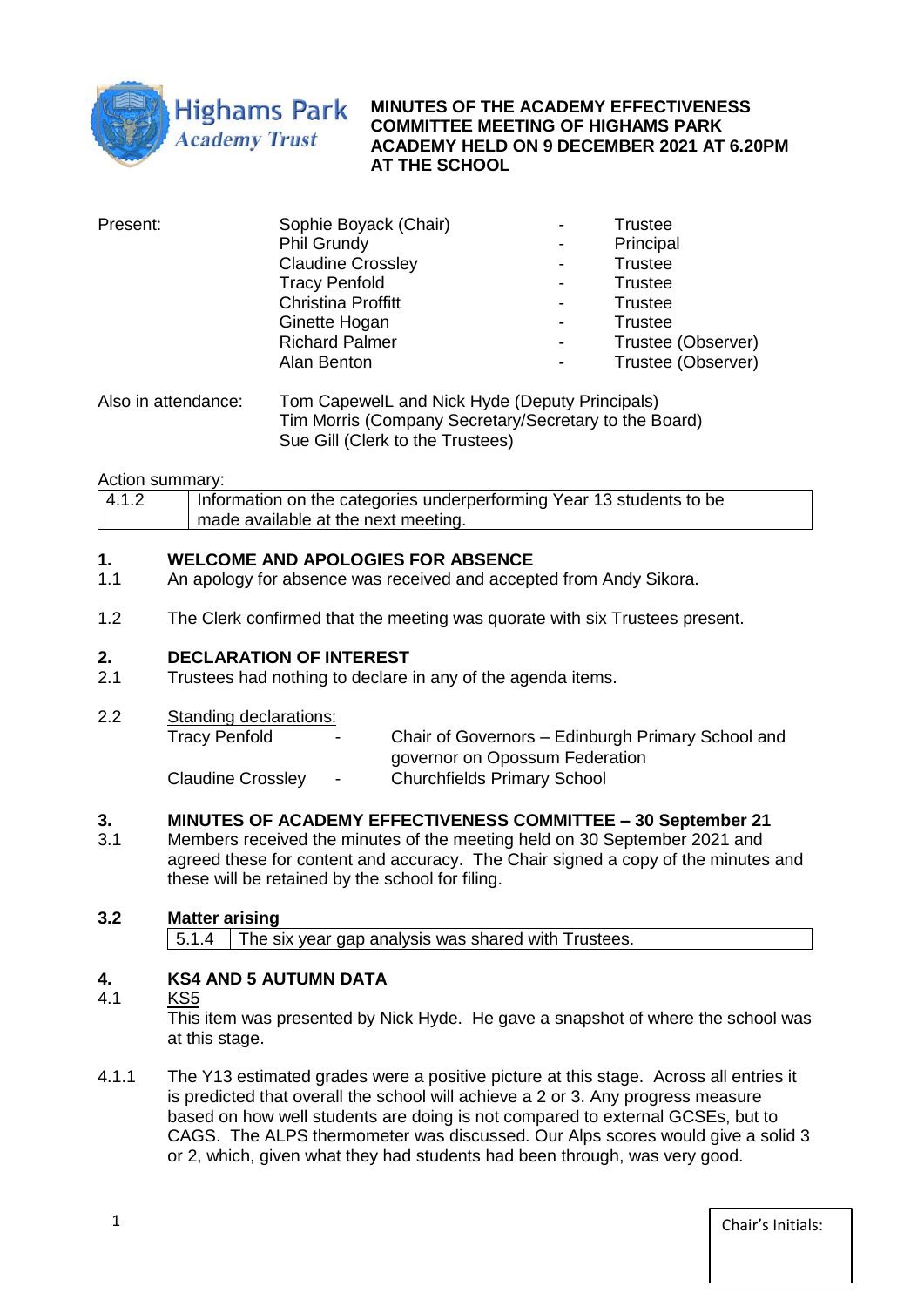4.1.2 In conclusion, Year 13 was in a strong position. Trustees noted the actions taken by the school that lead to Year 13's current position including impact reports, 1:1 meetings, mock exams and unpicking underperforming students.

#### **Q1: What was the number of underperforming students?**

A: It was a small number for each subject (165 students in the cohort).

#### **Q2: What were the categories of those students?**

A: Information will be given at the next meeting. Pupil Premium did not exist for Sixth Formers.

#### **ACTION: Information on the categories of Year 13 students to be made available at the next meeting.**

#### **Q3: What was the information re. split between gender?**

- A: That information could also be provided.
- 4.1.3 Caution was expressed re. the Year 12 tracking data. The broad brush strokes were flagged up. Akin to Year 13, the same support had been given to Year 12 students. Observations will be carried out next term.
	- **Q1: The syllabus had not changed. During the lockdown, there was not much teacher contact. How did it impact on how students' progress in Year 12?**
	- A1: There was some impact, but not huge. Grades in GCSE were high, but not as inflated as other schools. It was about having the right students on the courses. Highams Park had got the balance right and positive.

#### **Q2: In terms of content not covered in GCSE?**

- A: It would depend on the subject. There was more impact on subjects like Art and not having creative experience. Some parts might be shaky, but there was not a huge catch up for creative manual subjects.
- **Q3: What was the impact on the fact that the cohort had not sat formal external examinations or had revision skills?**
- A3: They had less experience of doing examinations and revision practice. The pressure was different. They did not have the same examination experience as their peers.
- **Q4: You ensured that there were the right students for the right courses (who had been at the school since Year 7). What about external students coming into the school?**
- A4: A response would be given later once analysis had been carried out.

## 4.2 KS4

This item was presented by Tom Capewell.

- 4.2.1 Attention was drawn to the Year 11 analysis tool. Students were in a good position at the end of Year 11 compared to Progress 8 scores. The school was in the average category when they obviously wanted to be above average.
- 4.2.2 Looking at subjects, there were concerns about English and Combined Science. English was the whole cohort of year 11 and Science had a significant number of the year 11 cohort. A study was carried out of English literature and language learning skills. The students knew how to write but were not so good with analysis and missed out on higher grades in their mocks. Looking at text in the classroom was not the same as students doing it at home during the lockdown.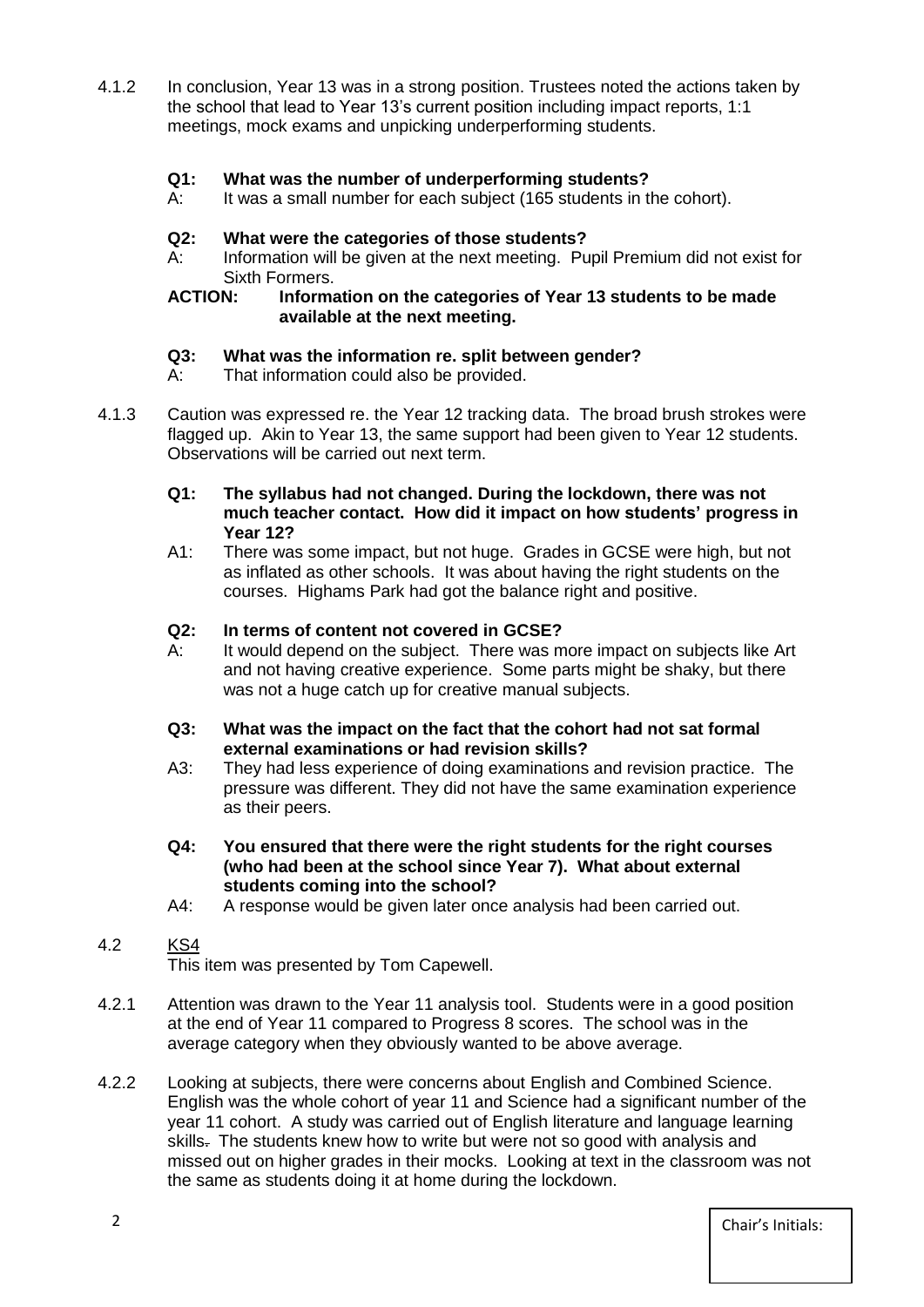- 4.2.3 Eight Year 11 lessons were watched across literature (6) and language (2). It gave an opportunity to see how the lessons were delivered and the revision techniques. The school was targeting underperformance and had drop in sessions to support students.
- 4.2.4 Science was content heavy and if students missed several lessons, it was difficult to catch up. It was Pupil Premium heavy.. Some students struggled to engage with online learning. Colleagues will tutor a small group of students from January 2022.
- 4.2.5 Overall 92 learning observations were undertaken, 48 were Year 11. There was a need to target those classes so that there was an understanding and evaluation of what was going on.
- 4.2.6 There were two new pots of money coming to the school (recovery premium and school led tutoring). Recovery premium funding provided all students eligible for Pupil Premium with a set of revision guides. School led tutoring, funds had to be spent paying qualified teachers or a training programme provided by the DfE to tutor small groups of disadvantaged students including Pupil Premium and SEND (3 or 4 per group). This will be supported by teachers in the school, starting with Year 11 students. Trustees felt that it was important to know that that these funding streams existed and how they were helping students.
	- **Q1: Those members of staff taking on this role will be paid?**
	- A1: They will, that was what the money was to be used for.
	- **Q2: When observations were carried out, was it the same or eight different lessons?**
	- A2: Every member of staff was observed, at least once a term.
	- **Q3: Outstanding lessons/underperforming, why were students not engaged?**
	- A3: Can only answer for English. Overall, students engaged with learning and making progress and lessons were well delivered.
- 4.2.7 Trustees were advised that rich discussion was observed in English lessons and students were motivated. . Those students who were not motivated needed to be held accountable. In Maths, the Principal stated that the focus was to sharpen and refine. There was maximum impact with a lot of good verbal feedback in lessons. There was also signposting and staff ensured that students took note of it.
- 4.2.8 It was acknowledged that some students were not up to speed with learning in a classroom environment and revision learning due to the lockdown and that teachers had been teaching to a blank screen during online learning. However, not everything could be attributed to the lockdown. Students could only learn what they could learn. When they returned to school in March 2021, they were happy to be back in the classroom.
- 4.2.9 Attention was drawn to two option subjects (DT Systems and Food Nutrition). Teachers knew the students well and why the numbers were low. This was being addressed.

#### **Q1: What was the system in the summer?**

A1: Mocks were taking place now and in the Easter break. They would need to be kept as evidence in case they were used as TAGS. Geography and